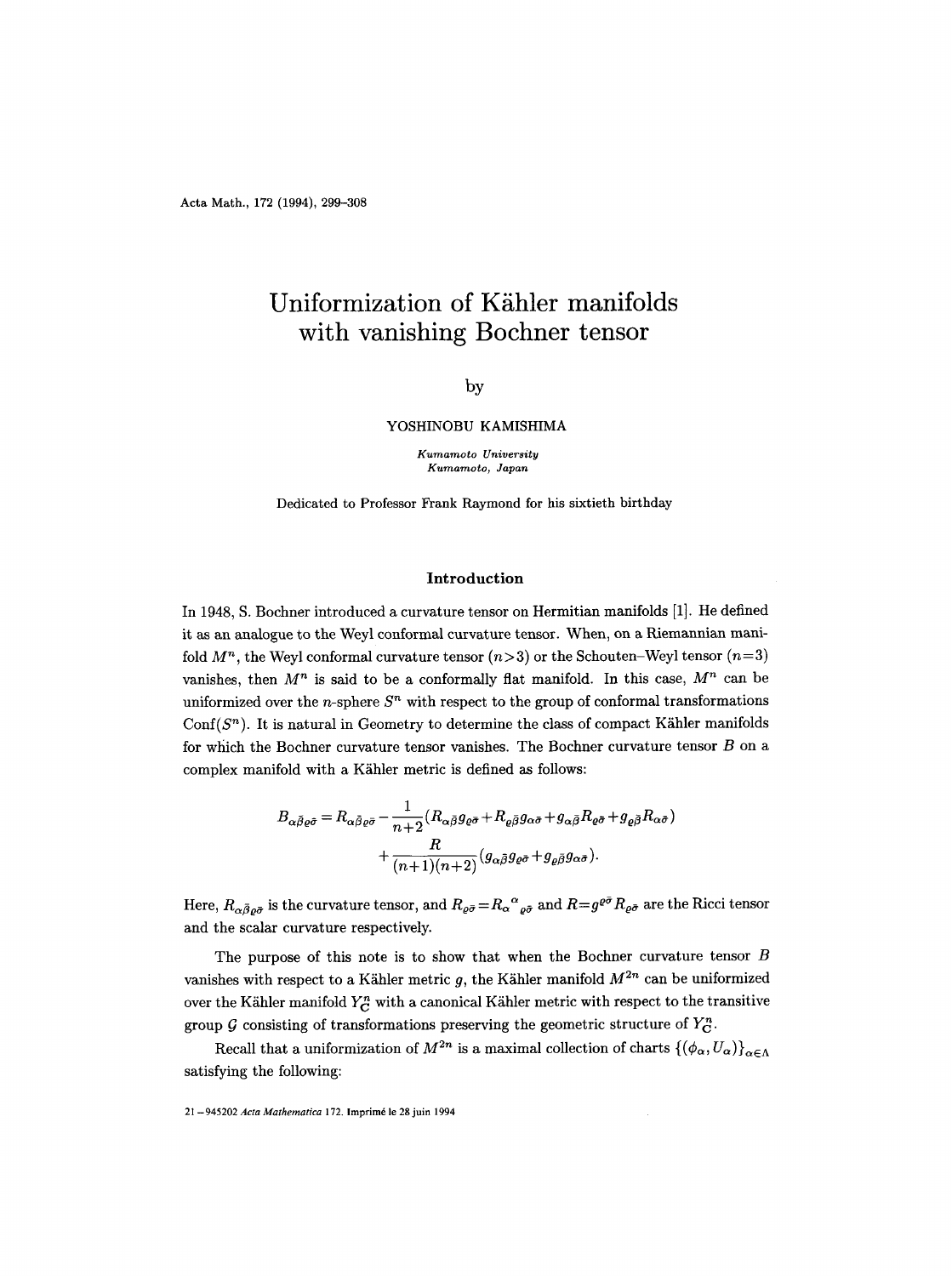(\*)  $M=\bigcup_{\alpha\in\Lambda}U_{\alpha}, \ \phi_{\alpha}:U_{\alpha}\to\phi_{\alpha}(U_{\alpha}) \ (\subset Y_{\mathbf{C}}^n)$  is a homeomorphism,

(\*\*) if  $U_{\alpha} \cap U_{\beta} \neq \emptyset$ , then the local change of coordinates  $g_{\alpha\beta} = \phi_{\beta} \circ \phi_{\alpha}^{-1} : \phi_{\alpha}(U_{\alpha} \cap U_{\beta}) \rightarrow$  $\phi_{\beta}(U_{\alpha} \cap U_{\beta})$  extends to an element of G.

(See [10] for example.)

We shall consider a local contactization, which in our case is a procedure for obtaining a  $CR$ -manifold with a characteristic  $CR$  vector field from a Kähler manifold. Then, the Bochner tensor can be interpreted geometrically as the obstruction for the CR-manifold to be locally modelled on the sphere  $S^{2n+1}$ , where  $S^{2n+1}$  is the boundary of complex hyperbolic space. (Compare that the vanishing of the Weyl tensor implies that a manifold is locally modelled on  $S<sup>n</sup>$ , where  $S<sup>n</sup>$  is the boundary of a real hyperbolic space.) The proof uses an idea which goes back to Webster [14]. Webster observed that the Chern-Moser curvature tensor of the CR-manifold coincides with the Bochner tensor when  $n>1$ . Let R  $_{,\alpha\beta}$   $(\alpha,\beta=1, ...,n)$  be the covariant differentiation for the scalar curvature R of  $M^{2n}$ . Define a tensor  $\widehat{R}$  to be  $\widehat{R}_{\alpha\beta}=R_{,\alpha\beta}$ .

We shall prove the following:

THEOREM A. Let M be a Kähler manifold of dimension 2n. Suppose that the *Bochner tensor B (with respect to the Kähler metric) vanishes when*  $n>1$  *or that the tensor*  $\widehat{R}=0$  when  $n=1$ . Then M is uniformized over  $Y_C^n$  with respect to G. Here  $Y_C^n$  is *a connected simply connected K?ihler manifold with a canonical Kdhler metric, equipped*  with a transitive group of biholomorphic transformations G. More precisely,  $(G, Y_c^n)$  is *one of the following geometries:* 

- (1) *a projective geometry*  $(PU(n+1), \mathbf{CP}^n)$ *,*
- (2) *a similarity geometry*  $(\mathbb{C}^n \rtimes (U(n) \times \mathbb{R}^+), \mathbb{C}^n)$ ,
- (3) *a hyperbolic geometry*  $(PU(n, 1), \mathbf{H_C}^n)$ ,
- (4) *a projective-hyperbolic geometry*

$$
(PU(m,1) \times PU(n-m+1), \mathbf{H}_{\mathbf{C}}^{m} \times \mathbf{CP}^{n-m}), \quad m=1,2,...,n-1.
$$

*Remark* 1. The above geometries (1), (2) and (3) are subgeometries of the projective geometry (PGL<sub>n+1</sub>(C), CP<sup>n</sup>). Except for (2), the group G is a transitive group of  $Y_{\text{C}}^{n}$  preserving the canonical Kähler structure. The Euclidean group  $E_{\text{C}}(n) = C^{n} \rtimes U(n)$ preserves the Kähler structure of  $\mathbb{C}^n$  as well.

In the compact case, we derive the following corollary from the theorem.

COROLLARY **B.** *Let M be a 2n-dimensional compact Kdhler manifold. Suppose that the Bochner tensor B vanishes when n*>1 *or that the tensor*  $\widehat{R}=0$  when n=1. Then M *is holomorphicaUy isometric to:* 

(1) the complex projective space  $\mathbf{CP}^n$ ,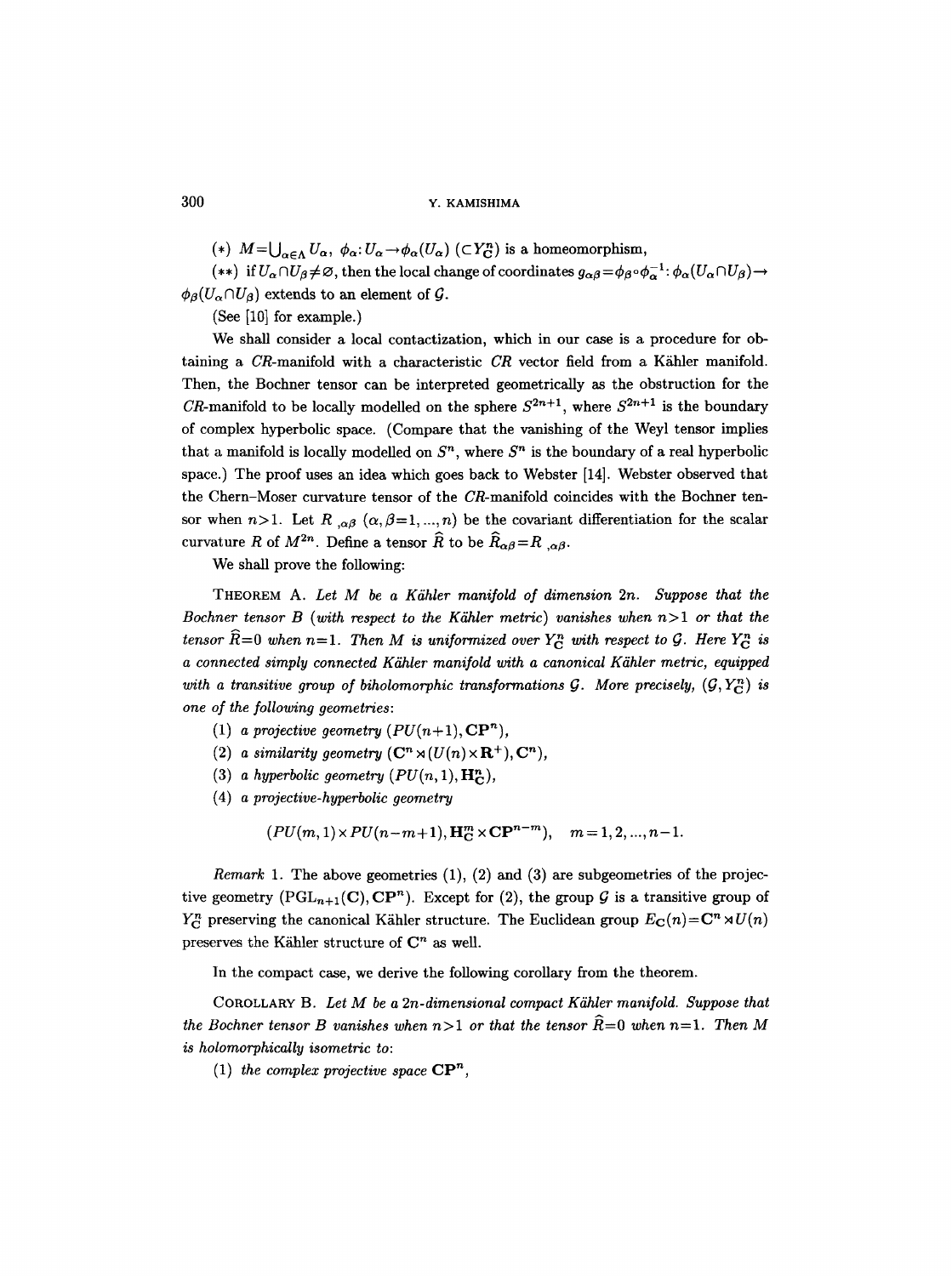- (2) *a complex Euclidean space form*  $T_c^n/F$ ,  $F\subset U(n)$ ,
- (3) *a complex hyperbolic space form*  $H_C^n/\Gamma$ ,  $\Gamma \subset \text{PU}(n, 1)$ ,
- (4) *the fiber space*  $\mathbf{H}_{\mathbf{C}}^m \times \mathbf{C} \mathbf{P}^{n-m}/\Gamma$  *where*

$$
\Gamma \subset PU(m, 1) \times PU(n-m+1), \quad m = 1, 2, ..., n-1.
$$

*Here F is a finite group and*  $\Gamma$  *is a discrete cocompact subgroup, both acting properly discontinuously.* 

*Remark* 2. Similar results have been obtained (cf. [2], [3], [16], [17l) under some assumptions on Ricci tensors, scalar curvatures on compact Kähler manifolds, or on certain relations between Chern classes.

*Acknowledgement.* The author would like to thank Professor John Albert for his suggestion to the earlier draft and reading carefully. The author also would like to thank Professor Sidney Webster for an explanation of his thesis. The author is grateful to Professor K. Tsukada for calling his attention to current results of Bochner Kähler metrics.

## **1. Contactization**

Let M be a 2n-dimensional Kähler manifold with fundamental 2-form  $\Omega$ . For each  $x \in M$ , choose an open subset U in M homeomorphic to a ball. Put  $\Omega_U = \Omega|_U$ , the restriction of  $\Omega$  to U. Since  $\Omega_U$  is exact, there exists a 1-form  $\omega_U$  on U such that  $d\omega_U = \Omega_U$ . In the product space  $M(U)=\mathbf{R}\times U$ , we define a 1-form

$$
\omega = dt + p^* \omega_U
$$

where t is the coordinate on **R** and  $p: M(U) \to U$  is the projection. Let  $\xi = d/dt$  be a vector field induced by the R-action. Since  $\omega(\xi)=1$  and  $d\omega=p^*\Omega_U$  for the Kähler form  $\Omega_U$ , it follows that  $\omega \wedge (d\omega)^n \neq 0$ . Thus  $\omega$  is a contact form. It is easy to check that:

LEMMA 1.1. (1)  $\omega$  *is a contact form on M(U).* 

- (2)  $\xi$  is a characteristic vector field, i.e.,  $\omega(\xi)=1$  and  $d\omega(\xi, V)=0$  for all  $V\in TM(U)$ .
- **(3) R** *acts as contact transformations of M(U).*

1.2. Let J be a complex structure on M. When  $TM \otimes \mathbb{C} = T^{1,0} + T^{0,1}$  is the canonical splitting, it implies that  $[T^{1,0}, T^{1,0}]\subset T^{1,0}$ . If we put  $\text{Null}\,\omega=\{X\,\in TM(U)\,|\,\omega(X)=0\},$ then it is a codimension 1 subbundle of the tangent bundle  $TM(U)$ . Since  $p_*$ : Null  $\omega \rightarrow TM$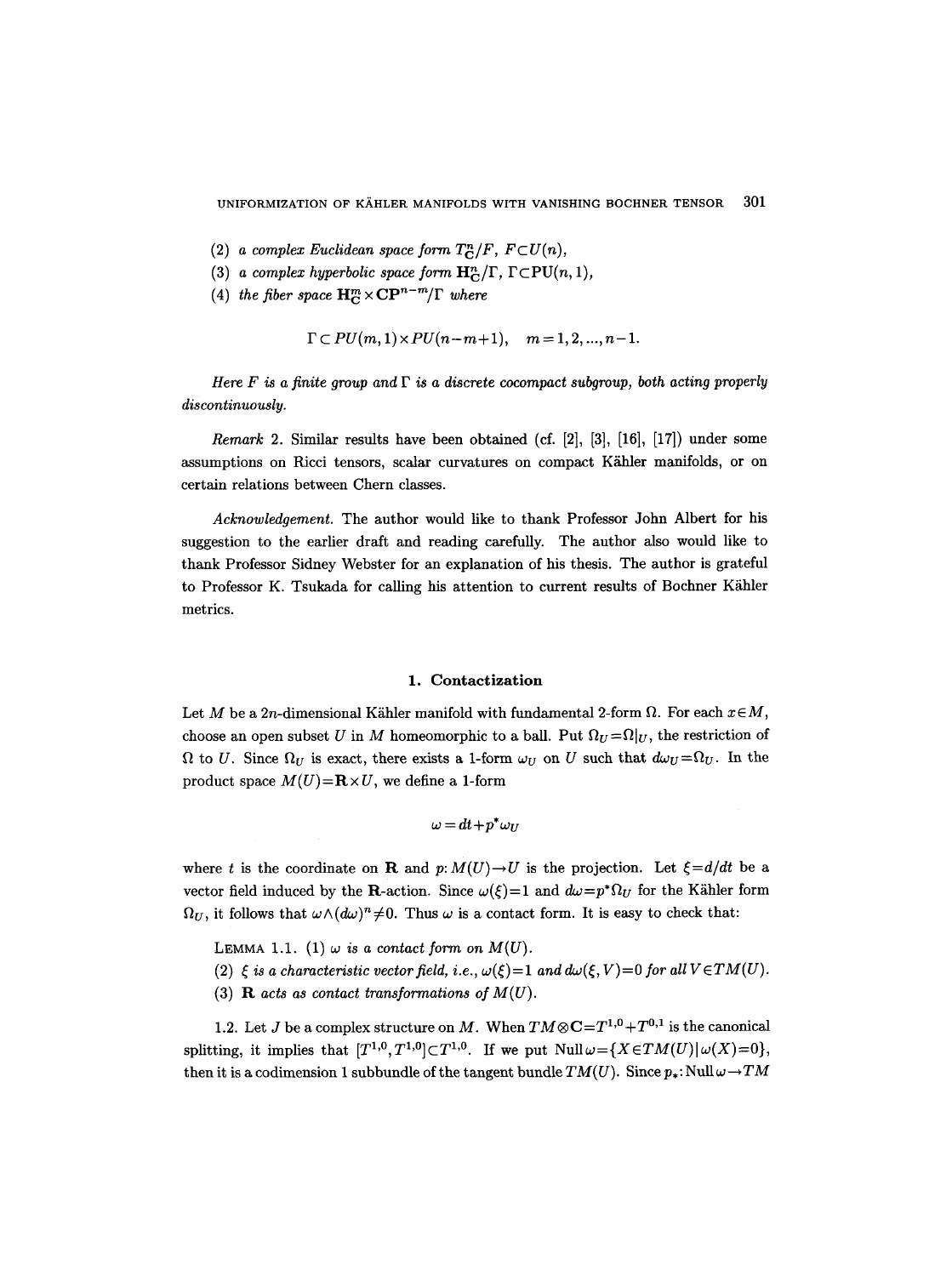is an isomorphism at each point, we define an almost complex structure  $\tilde{J}$  on Null $\omega$  to be the pullback of  $J$  by  $p_{\star}$ .

$$
\tilde{J}(X) = p_*^{-1} \circ J \circ p_*(X) \quad \text{for } X \in \text{Null} \,\omega_{(t,x)}.
$$

If Null $\omega \otimes \mathbf{C} = \widetilde{T}^{1,0} + \widetilde{T}^{0,1}$  is a splitting for  $\widetilde{J}$ , then  $[\widetilde{T}^{1,0}, \widetilde{T}^{1,0}] \subset \widetilde{T}^{1,0}$  because  $p_*(\widetilde{T}^{1,0}) =$  $T^{1,0}$  and  $p_*(X,Y)=p_*(X),p_*(Y)$ . Therefore  $\tilde{J}$  is a complex structure on Null $\omega$ . By definition, the pair  $(\omega, \tilde{J})$  is a pseudo-Hermitian structure on  $M(U)$ . (See [4], [8], [13], [14].)

Let  $\{\phi_t\}_{|t|<\infty}$  be the one-parameter group **R** of contact transformations. Obviously  $\tilde{J}\circ(\phi_t)_*=(\phi_t)_*\circ\tilde{J}$  and so  $\phi_t$  is a pseudo-Hermitian diffeomorphism. In this case,  $\xi$  is called a characteristic *CR* vector field and  $(\omega, \tilde{J}, \xi)$  is said to be a standard pseudo-Hermitian structure (cf. [8], [13]).

Now (Null $\omega$ ,  $\tilde{J}$ ) is a *CR* structure on  $M(U)$  for which  $M(U)$  is the trivial principal bundle  $\mathbf{R}\rightarrow M(U) \stackrel{p}{\longrightarrow} U$  over the Kähler manifold U where  $\xi$  generates  $\mathbf{R}$ . At this stage, Webster finds the relationship between the *CR* curvature tensor on the total space and the curvature tensor of the base space, which is crucial to our argument.

THEOREM 1.3 ([14], [13], [4]). *The Bochner tensor B of U coincides with the fourth order Chern-Moser tensor of the strictly pseudoconvex CR-manifold M(U). B vanishes identically when*  $n=1$ .

Moreover, Chern and Moser defined the second-order curvature tensor Q on a *CR*manifold, which satisfies  $Q=(n+1)^{-1}(n+2)^{-1}\hat{R}$ , i.e.,  $Q_{\alpha\beta}=(n+1)^{-1}(n+2)^{-1}R$ ,  $_{\alpha\beta}$  in this case.

In general, the fourth order Chern-Moser curvature tensor of a  $CR$ -manifold  $M^{2n+1}$ vanishes when  $n>1$  (the tensor Q vanishes when  $n=1$ ) if and only if  $M^{2n+1}$  can be uniformized over the  $(2n+1)$ -dimensional sphere  $S^{2n+1}$  with respect to the group of *CR* transformations Autc<sub>R</sub>( $S^{2n+1}$ ). The group Autc<sub>R</sub>( $S^{2n+1}$ ) is isomorphic to the group of biholomorphic transformations  $PU(n+1, 1)$  of complex hyperbolic space  $H_C^{n+1}$ . The sphere  $S^{2n+1}$  is viewed as the boundary of  $H_C^{n+1}$ . In this case,  $M^{2n+1}$  is said to be a spherical CR-manifold. Let  $Aut_{CR}(M^{2n+1})$  denote the group of all CR transformations of  $M^{2n+1}$  onto itself. The usual monodromy argument shows that there exists a homomorphism  $\varrho: \text{Aut}_{CR}(\widetilde{M}) \to \text{Aut}_{CR}(S^{2n+1})$  such that  $\pi_1(M) \subset \text{Aut}_{CR}(\widetilde{M})$  and an immersion dev: $\widetilde{M} \rightarrow S^{2n+1}$  which preserves the *CR* structure, where  $\widetilde{M}$  is the universal covering space of  $M$ . Note that:

1.4. Given a spherical *CR* structure, the developing pair  $(\varrho, dev)$  is uniquely determined up to conjugacy by an element of  $PU(n+1, 1)$ .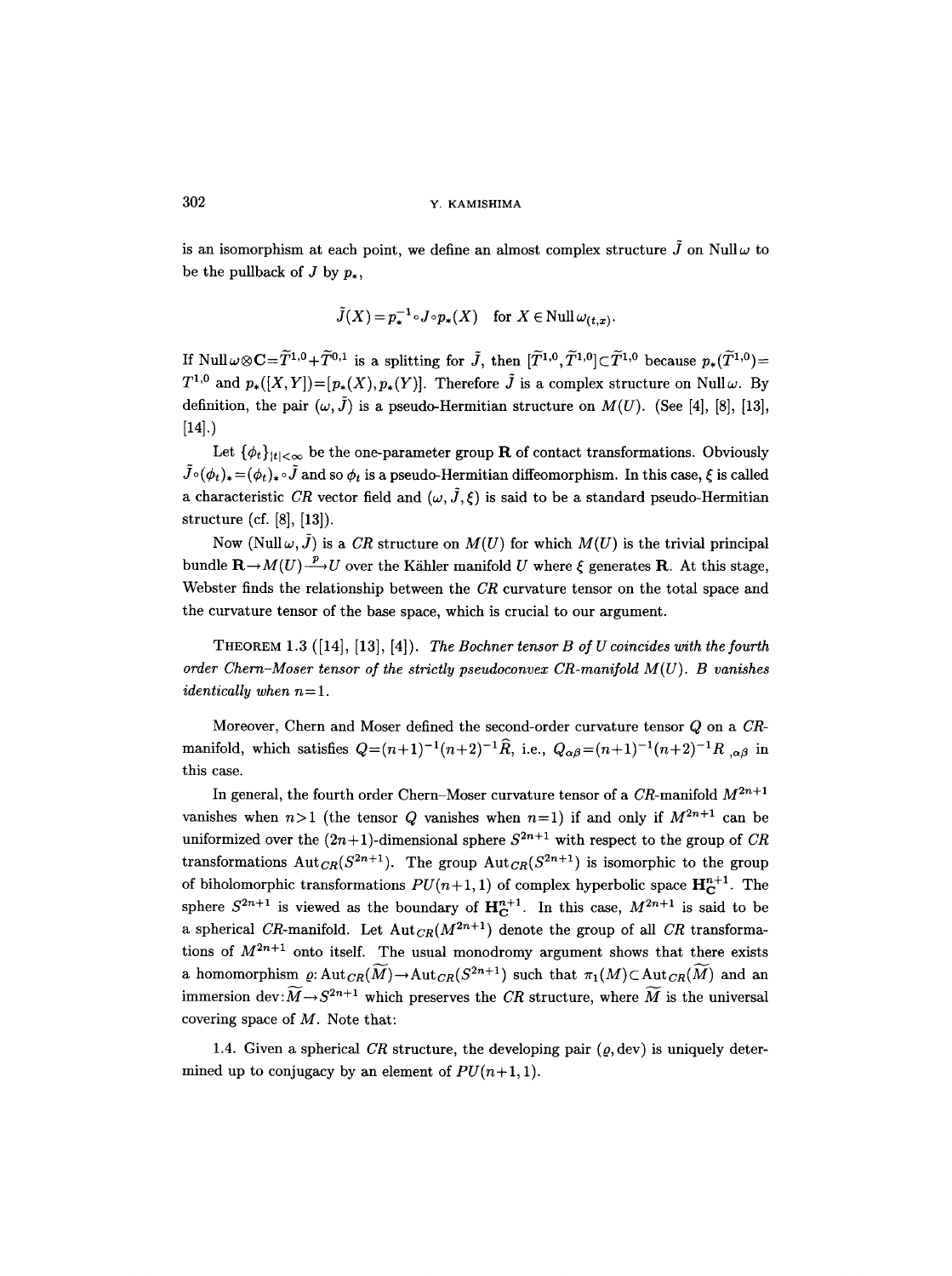#### **2. Fibration of spherical CR-manifolds**

Let  $(Null \omega, \tilde{J})$  be a *CR* structure on  $M(U)$  for an open subset U of M. Note that  $\mathbf{R}\subset \text{Aut}_{CR}(M(U)).$ 

Suppose that the Bochner tensor B vanishes on  $M^{2n}$  ( $\hat{R}=0$  when  $n=1$ ) with respect to a Kähler metric. Then, it follows from Theorem 1.3 that  $M(U)$  is a spherical *CR*manifold. Since  $M(U)$  is simply connected, we have a developing pair

$$
(\varrho,\mathrm{dev})\colon(\mathbf{R},M(U))\to(PU(n+1,1),S^{2n+1}).
$$

We can assume that  $dev: 0 \times U \rightarrow dev(0 \times U)$  is a homeomorphism for each U.

*Notation* 2.1. Let G be the closure of the holonomy  $\rho(\mathbf{R})$  in  $PU(n+1, 1)$ .

LEMMA 2.2. Let  $(\varrho_i, \text{dev}_i): (\mathbf{R}, M(U_i)) \rightarrow (PU(n+1, 1), S^{2n+1})$  *be developing pairs for i*=1,2. If  $U_1 \cap U_2 \neq \emptyset$ , then they define the same CR structure, i.e., there is an ele*ment*  $h \in PU(n+1, 1)$  *such that*  $dev_2 = h \cdot dev_1$  *on*  $M(U_1 \cap U_2)$ *. Moreover,*  $G_2 = h \cdot G_1 \cdot h^{-1}$ *where*  $G_i = \overline{\rho_i(\mathbf{R})}$ .

*Proof.* Choose an open subset homeomorphic to a ball in each component of  $U_1 \cap U_2$ and let W be a finite union of such open subsets. Let  $(\omega_i, \tilde{J}_i)$  be pseudo-Hermitian structures on  $M(U_i)$  for  $i=1,2$ . Since  $d(\omega_1-\omega_2)=0$  on  $M(U_1\cap U_2)$ , the 1-form  $\omega_1-\omega_2$  represents a cocycle in  $H^1(M(W); \mathbf{R})$  which is zero, so there is a smooth map  $\chi: M(W) \to \mathbf{R}$ with  $\omega_1-\omega_2=d\chi$ . Define a diffeomorphism  $f: M(W)\to M(W)$  as  $f(t,w)=(t+\chi(w),w)$ . Then it is easy to see that  $f_*(d/dt) = d/dt$  and  $f^*\omega_2 = \omega_1$  on  $M(W)$ . Since  $p \circ f = p$  for the projection  $p: M(W) \to W$ , it follows from the definition that  $\tilde{J}_2 \circ f_* = f_* \circ \tilde{J}_1$  on Null $\omega_1$ . Therefore f is a pseudo-Hermitian diffeomorphism and so  $(Null \omega_i, \tilde{J}_i)$  define the same *CR* structure on  $M(W)$ . Since  $(\varrho_i, dev_i)$  is a developing pair for  $(Null \omega_i, \tilde{J}_i)$   $(i=1, 2)$ , restricted to  $M(W)$ , 1.4 implies that for some element  $h \in PU(n+1, 1)$ ,

$$
dev2 = h \circ dev1 \quad \text{on } M(W), \tag{2.3}
$$

$$
\varrho_2(t) = h \cdot \varrho_1(t) \cdot h^{-1} \quad \text{for } t \in \mathbf{R}.\tag{2.4}
$$

Recall that  $S^{2n+1} = PU(n+1, 1)/PU(n+1, 1)_{\infty}$  is analytic where  $PU(n+1, 1)_{\infty}$  is the stabilizer at the point  $\{\infty\}$ , and the local change

$$
dev_2 \circ dev_1^{-1}: dev_1(0 \times U_1 \cap U_2) \to dev_2(0 \times U_1 \cap U_2)
$$

is a smooth map on the domains of  $S^{2n+1}$ , so it is a restriction of an analytic map. By (2.3),  $dev_2 \circ dev_1^{-1} = h$  on  $dev_1(0 \times W)$ ; it follows that  $dev_2 = h \circ dev_1$  on  $0 \times U_1 \cap U_2$ . Since dev<sub>i</sub> is equivariant with respect to  $\rho_i$  and by (2.4), dev<sub>2</sub>=h<sub>o</sub>dev<sub>1</sub> on  $M(U_1 \cap U_2)$ .  $\square$ 

<sup>22-945202</sup> *Acta Mathematica* 172. Imprimd le 28 juin 1994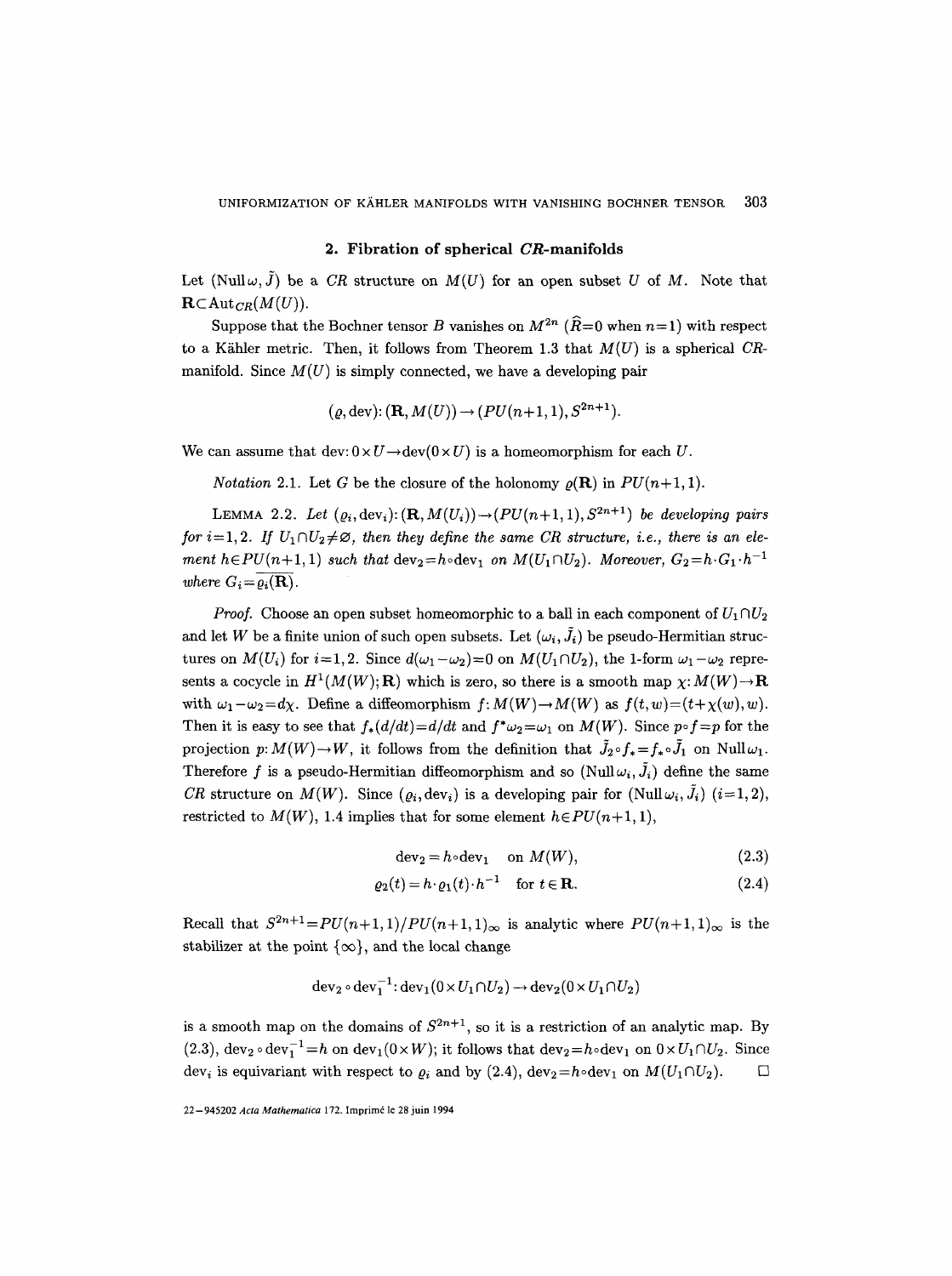Let  $(\rho, \text{dev})$ :  $(\mathbf{R}, M(U)) \rightarrow (PU(n+1, 1), S^{2n+1})$  and G be as above.

If  $\mathcal F$  is the fixed point set in the sphere with respect to the group  $G$ , then we have  $dev^{-1}(\mathcal{F})=\varnothing$ , because **R** acts freely on  $M(U)$  and dev is an immersion. In particular it follows that

$$
\operatorname{dev}(M(U)) \subset S^{2n+1} - \mathcal{F} \quad \text{and} \quad G \subset \operatorname{Aut}_{CR}(S^{2n+1} - \mathcal{F}). \tag{2.5}
$$

We examine the fixed point set of G in  $S^{2n+1}$  using the result of [9]. Recall that if G is noncompact, then G has a fixed point  $\{\infty\}$  in  $S^{2n+1}$ . If G is compact, then either G has no fixed points on  $S^{2n+1}$  (in this case, up to conjugacy G has a unique fixed point at the origin of hyperbolic space  $H_C^{n+1}$  so that  $G\subset U(n+1)$ , the maximal compact subgroup of  $PU(n+1, 1)$ , or G has the fixed point set  $S^{2m-1}$  up to conjugacy for each  $m=1, 2, ..., n$ . Here  $S^{2m-1}$  is the boundary of the totally geodesic subspace  $\mathbf{H}_{\text{C}}^{m}$  of  $\mathbf{H}_{\text{C}}^{n+1}$ . These are all the possible cases of fixed point sets for G. Given a *CR* structure, the developing pair is unique up to conjugacy from 1.4, so we fix those fixed point sets. If the developing pairs  $(\rho, dev)$  define the same *CR* structure, then the corresponding groups G are conjugate so that the fixed point sets  $\mathcal F$  are isomorphic. In particular, each fixed point set as above is mutually distinct. From (2.5) now follows

PROPOSITION 2.6. For the spherical CR structure (Null $\omega, \tilde{J}, \xi$ ) on  $M(U)$ , either *the developing pair (o, dev) satisfies that dev(M(U))* $\subset S^{2n+1}$  for which  $G \subset U(n+1)$ , or *it determines a refinement*  $(\text{Aut}_{CR}(X), X)$  uniquely, where X is one of the domains  $S^{2n+1}-\{\infty\}, S^{2n+1}-S^{2m-1}$   $(m=1, 2, ..., n)$ . None of these are CR equivalent.

2.7. *Model space*  $(G, Y_C)$ . We consider fibrations for X of Proposition 2.6. First, for the sphere  $S^{2n+1}$  with a canonical metric, put  $S^1 = ZU(n+1)$ , the center of  $U(n+1)$ . We have an equivariant fibration:

$$
(S1, S1) \rightarrow (U(n+1), S2n+1) \xrightarrow{\nu} (PU(n+1), \mathbf{CP}^n).
$$
 (2.8)

The projective space  $\mathbb{CP}^n$  carries the Fubini-Study metric.

Suppose that G has a fixed point  $\{\infty\}$  in  $S^{2n+1}$ . The complement  $S^{2n+1}-\{\infty\}$  is *CR* equivalent to the Heisenberg nilpotent Lie group  $\mathcal N$  such that  $G \subset Aut_{CR}(\mathcal N)$ . Here  $\mathcal N$  has the central extension  $1\to\mathcal R\to\mathcal N\to{\bf C}^n\to 1$  and  ${\rm Aut}_{CR}(\mathcal N)=\mathcal N\rtimes (U(n)\times{\bf R}^+)$  (cf. [6], [12]). As R is a normal subgroup of  $Aut_{CR}(\mathcal{N})$ , we have an equivariant principal bundle:

$$
(\mathcal{R}, \mathcal{R}) \to (\mathcal{N} \rtimes (U(n) \times \mathbf{R}^+), \mathcal{N}) \xrightarrow{\nu} (\mathbf{C}^n \rtimes (U(n) \times \mathbf{R}^+), \mathbf{C}^n).
$$
 (2.9)

Suppose that G has the fixed point set  $S^{2m-1}$  for each  $m=1,2,...,n$ . The complement  $S^{2n+1}-S^{2m-1}$  is *CR* equivalent to the quotient of the product of a Lorentz hyperbolic space form and a sphere,  $P(V_{-1}^{2m+1} \times S^{2(n-m)+1})$  and,  $\text{Aut}_{CR}(S^{2n+1}-S^{2m-1})=$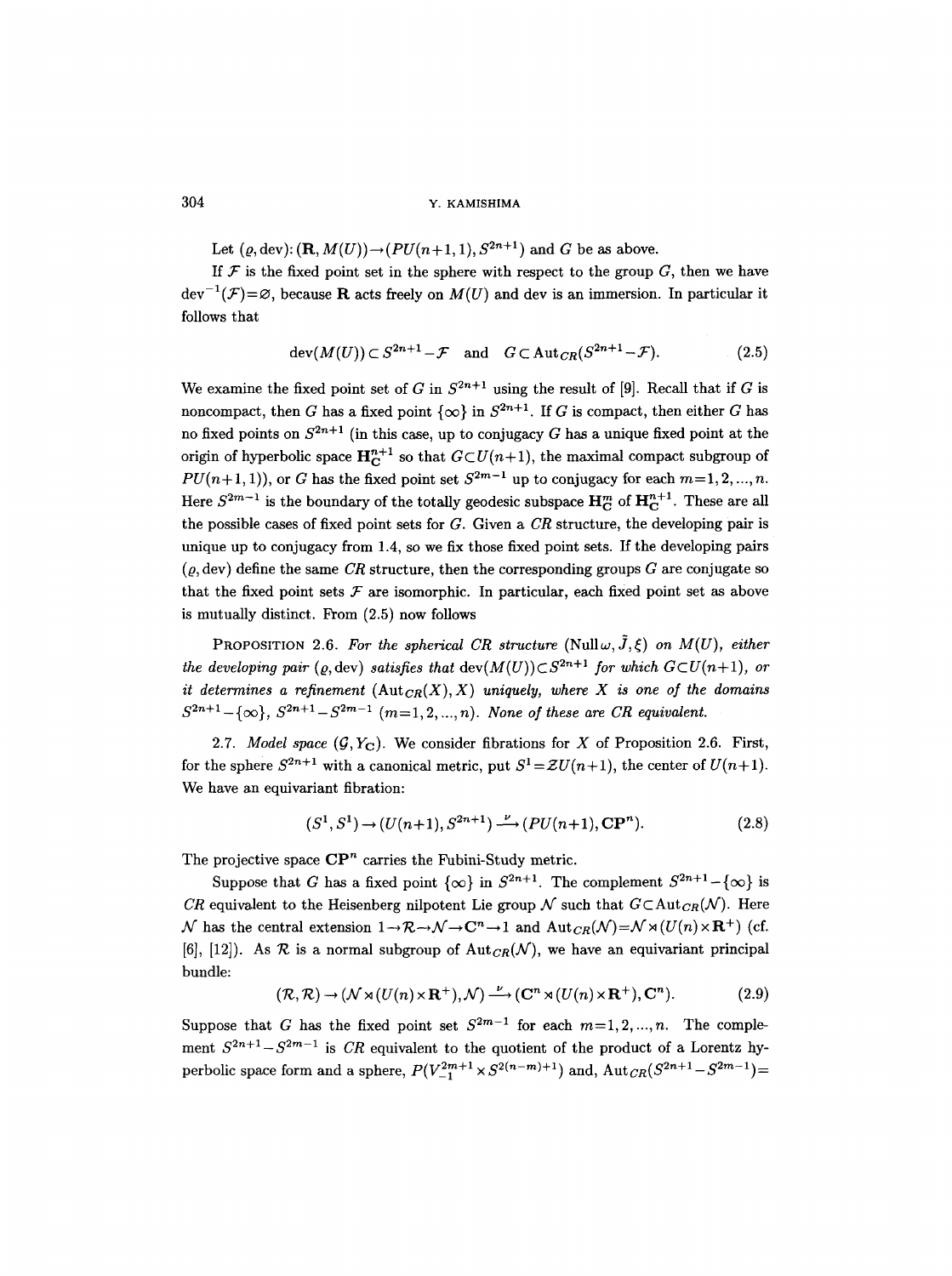$P(U(m, 1) \times U(n-m+1))$  (cf. [8], [9], [7]). As  $Aut_{CR}(S^{2n+1}-S^{2m-1})$  has the center  $S^1=$  $P(ZU(m, 1) \times ZU(n-m+1))$ , we have an equivariant principal bundle:

$$
(S^1, S^1) \longrightarrow (\text{Aut}_{CR}(S^{2n+1} - S^{2m-1}), S^{2n+1} - S^{2m-1})
$$
  

$$
\longrightarrow (PU(m, 1) \times PU(n-m+1), \mathbf{H}_C^m \times \mathbf{CP}^{n-m}).
$$
 (2.10)

In particular when  $m=n$ ,  $S^{2n+1}-S^{2n-1}=P(V_{-1}^{2n+1}\times S^{1})=V_{-1}^{2n+1}$  and

$$
(S^1,S^1)\rightarrow (U(n+1,1),V^{2n+1}_{-1})\overset{\nu}{\longrightarrow} (PU(n+1,1),\mathbf{H}_{\mathbf{C}}^n)
$$

is a principal bundle over the complex hyperbolic space.

## **3. Construction of uniformization**

For simplicity, let  $(T, T) \rightarrow (H, X) \rightarrow (G, Y_C)$  be the principal bundle representing one of (2.8), (2.9), (2.10), where  $T=\mathcal{R}$  or  $S^1$ . We call  $(\mathcal{G}, Y_C)$  the model space for our uniformization. Let  $M^{2n}$  be a Kähler manifold with vanishing Bochner tensor ( $\widehat{R}=0$ when  $n=1$ ). It follows from Proposition 2.6 that for an open subset U of a point x, there exists a developing pair  $(\varrho, \text{dev}) : (\mathbf{R}, M(U)) \to (\text{Aut}_{CR}(X), X)$ . Note that  $\text{Aut}_{CR}(X) = H$ when  $X = \mathcal{N}$ ,  $S^{2n+1} - S^{2m-1}$  and if  $X = S^{2n+1}$ , *H* is the maximal compact subgroup in  $Aut_{CR}(X) = PU(n+1, 1)$ . Since *H* acts transitively on *X*, we can assume that dev(0 × *U*) is transverse to the fiber T. Then we can define a map  $\varphi: U \to Y_{\mathbb{C}}$  by setting

$$
\varphi(u) = \nu \circ \text{dev}(0, u) \quad \text{for } u \in U. \tag{3.1}
$$

Obviously  $\varphi$  is a homeomorphism onto its image. In general, the choice of  $Y_{\mathbf{C}}$  is uniquely determined by the developing map dev. If  $(V, \psi)$  is another pair with  $x \in V$ , then there is a developing map dev' for  $M(V)$ . Then by Lemma 2.2 and Proposition 2.6, dev' maps into the same space X as that of dev. Thus  $\psi$  maps V into the same space  $Y_{\mathbf{C}}$  as  $\varphi$ . For each point of M choose such a pair. Then we obtain a collection of charts  $\{ (U_{\alpha}, \varphi_{\alpha}) \}_{\alpha \in \Lambda}$ of  $M$ . By the above remark, the collection of charts uniquely determines the model space Y<sub>C</sub>.

Suppose that  $U_{\alpha} \cap U_{\beta} \neq \emptyset$ . Let  $dev_{\alpha}$ ,  $dev_{\beta}$  be the developing maps corresponding to  $\varphi_{\alpha}, \varphi_{\beta}$ . When  $X=\mathcal{N}, S^{2n+1}-S^{2m-1}$   $(m=1,2,...,n)$ , Lemma 2.2 and Proposition 2.6 imply that both dev<sub> $\alpha$ </sub> and dev<sub> $\beta$ </sub> define the same  $(Aut_{CR}(X),X)$ -structure for which  $dev_{\beta}=h\circ dev_{\alpha}$ . Thus h lies in  $H=\text{Aut}_{CR}(X)$ . On the other hand, as  $T$  (= $\mathcal{R}, S^1$ ) is normal in H, the map  $\nu$  takes h into an element  $\hat{h}$  in G. It is easy to see that  $\varphi_{\beta} \circ \varphi_{\alpha}^{-1} = \hat{h}$ on  $U_{\alpha} \cap U_{\beta}$ . Hence, when  $(\mathcal{G}, Y_{\mathbf{C}}) = (\mathbf{C}^n \rtimes (U(n) \times \mathbf{R}^+), \mathbf{C}^n)$ , or

$$
(PU(m,1) \times PU(n-m+1), \mathbf{H}_{\mathbf{C}}^{m} \times \mathbf{CP}^{n-m}), \quad m = 1, 2, ..., n,
$$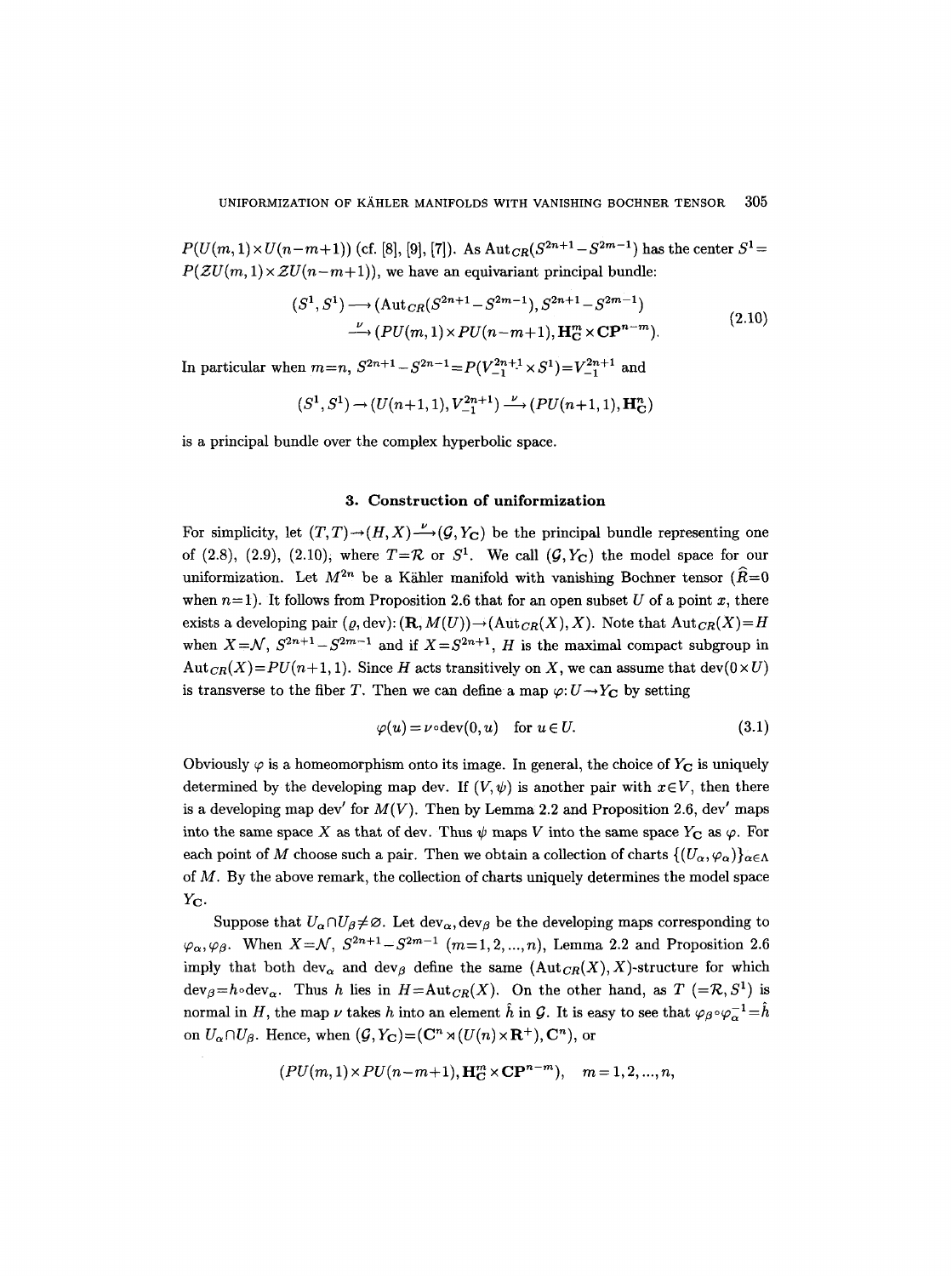the collection of charts  $\{(U_{\alpha}, \varphi_{\alpha})\}_{\alpha \in \Lambda}$  gives a uniformization of M.

Let  $X = S^{2n+1}$ . Consider the developing maps  $dev_{\alpha}: M(U_{\alpha}) \to S^{2n+1}$  and  $dev_{\beta}:$  $M(U_\beta) \rightarrow S^{2n+1}$ . The holonomy homomorphisms  $\rho_\alpha$ ,  $\rho_\beta$  map **R** into  $U(n+1)$  by Proposition 2.6. Let  $G_{\alpha}$ ,  $G_{\beta}$  be the closures as before. Then  $G_{\alpha}$  and  $G_{\beta}$  stabilize a unique point at the origin in complex hyperbolic space  $\mathbf{H}_{\mathbf{C}}^{n+1}$ . On the other hand,  $G_{\beta} = h \cdot G_{\alpha} \cdot h^{-1}$  by Lemma 2.2, and the element h also fixes the origin by uniqueness. Hence  $h \in U(n+1)$ which induces an element  $\hat{h} \in PU(n+1)$ . Similarly as above, we have  $\varphi_{\beta} \circ \varphi_{\alpha}^{-1} = \hat{h}$  on  $U_{\alpha} \cap U_{\beta}$ . Therefore *M* is uniformizable over  $\mathbb{CP}^n$  with respect to  $PU(n+1)$ .

This proves Theorem A.

3.2. *Proof of Corollary B.* Let M be a 2n-dimensional compact Kähler manifold. Suppose that the Bochner tensor B vanishes when  $n>1$  or that the tensor  $\tilde{R}=0$  when  $n=1$ . Then we have a uniformization from Theorem A, and so the monodromy argument implies that there exists a developing pair  $(\rho, dev): (\pi_1(M), \tilde{M}) \rightarrow (\mathcal{G}, Y_{\mathcal{C}}^n)$  (cf. [10]). Note that G acts as isometries of  $Y_{\text{C}}^{n}$  with respect to the Kähler metric except in case (2). Then it is easy to see that dev is a covering map onto  $Y_C^n$  because M is compact. As  $Y_{\text{C}}^{n}$  is simply connected, dev is a homeomorphism. It follows that  $M \approx \text{CP}^{n}$ ,  $\text{H}_{\text{C}}^{n}/\Gamma$  or  $\mathbf{H}_{\mathbf{C}}^{m} \times \mathbf{C} \mathbf{P}^{n-m} / \Gamma$  according to whether (1), (3) or (4) holds.

Consider case (2). If we note that  $G = \mathbb{C}^n \rtimes (U(n) \times \mathbb{R}^+) \subset \text{Sim}(\mathbb{R}^{2n})$ , which is the group of similarity transformations, then  $M$  is a similarity manifold. It follows from the result of [5] (cf. also [11], [12]) that either M is a (complex) Euclidean space form  $\mathbb{C}^n/\Gamma$ where  $\Gamma \subset E_{\mathbf{C}}(n) = \mathbf{C}^n \rtimes U(n)$ , or some finite covering is a Hopf manifold  $(\mathbf{C}^n - \{0\})/\mathbf{Z}^+$  $S^{2n-1} \times S^1$  where  $\mathbf{Z}^+ \subset U(n) \times \mathbf{R}^+$ . However since  $S^{2n-1} \times S^1$  is not Kähler when  $n>1$ , the latter case does not occur.

Finally consider the case when  $n=1$ . Suppose M is a closed 2-manifold. In this case, M is always Kähler and some multiple of the fundamental 2-form  $\lambda \cdot \Omega$  is integral, i.e.,  $[\lambda \cdot \Omega] \in H^2(M; \mathbb{Z})$ . Then it represents a principal circle bundle  $1 \rightarrow S^1 \rightarrow V \rightarrow M$ . Using a connection form on V, we have a contact form  $\omega$  such that  $d\omega = p^*\Omega$  (cf. [8]). If  $\hat{R}=0$ , then V is a spherical *CR* 3-manifold by the fact that  $Q = \frac{1}{6}\hat{R}$  (cf. Theorem 1.3). Moreover  $S<sup>1</sup>$  acts as *CR* transformations of V. Note that the Euler class of this bundle is nonzero. Then the classification of [9] shows that V is *CR* equivalent to the principal circle bundle over a complex curve of constant holomorphic sectional curvature. On the other hand, the Hopf torus  $S^1 \times S^1$  is not a flat one. Again this case does not occur. This completes the proof of Corollary B.

*Problems.* (1) Let  $(\omega, J)$  be a strictly pseudoconvex pseudo-Hermitian structure on  $M^{2n-1}$ . There exists a symplectization  $W=M\times{\bf R}$  where  $\Omega=d(t\omega)$ . Since  $\omega$  is a contact form on M,  $(W, \Omega)$  is a symplectic manifold. Let  $\xi$  be a characteristic vector field on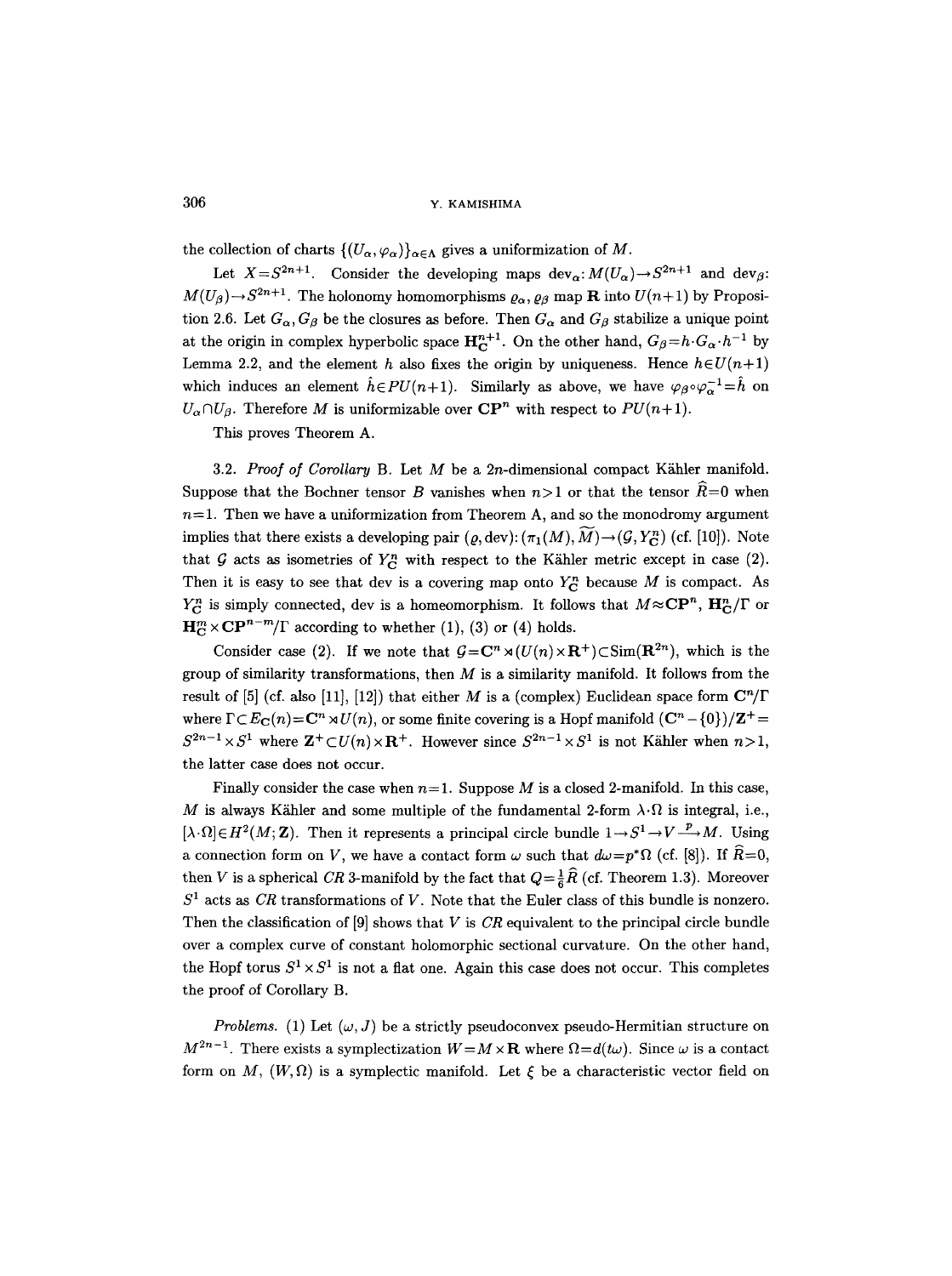M for  $\omega$ . Putting  $\bar{J}(\xi) = -d/dt$  and  $\bar{J}(d/dt) = \xi$ , the complex structure J extends to an almost complex structure  $\bar{J}$  on W. (Note that if  $\xi$  is a characteristic *CR* vector field (cf. 1.2), then  $\bar{J}$  is a complex structure on W.) Thus we have the Bochner tensor  $B$  on an almost Kähler manifold  $W$ . Then, is there any relationship between the fourth order Chern-Moser tensor  $S_{\alpha\bar{\beta}\varrho\bar{\sigma}}$  (cf. [4], [14]) on  $M^{2n-1}$  and the Bochner tensor  $B_{\alpha\bar{\beta}\varrho\bar{\sigma}}$  on  $W^{2n}$ ?

(2) As the Weyl conformal tensor is an invariant of the conformal class of Riemannian manifolds, define an equivalence class of Kähler manifolds on which the Bochner tensor  $B$  will be an invariant (cf. [15]).

(3) Construct an invariant such as Chern-Simons type (secondary characteristic class) for which the invariant is stationary in the space of equivalence classes of (2) if and only if the Bochner tensor B vanishes.